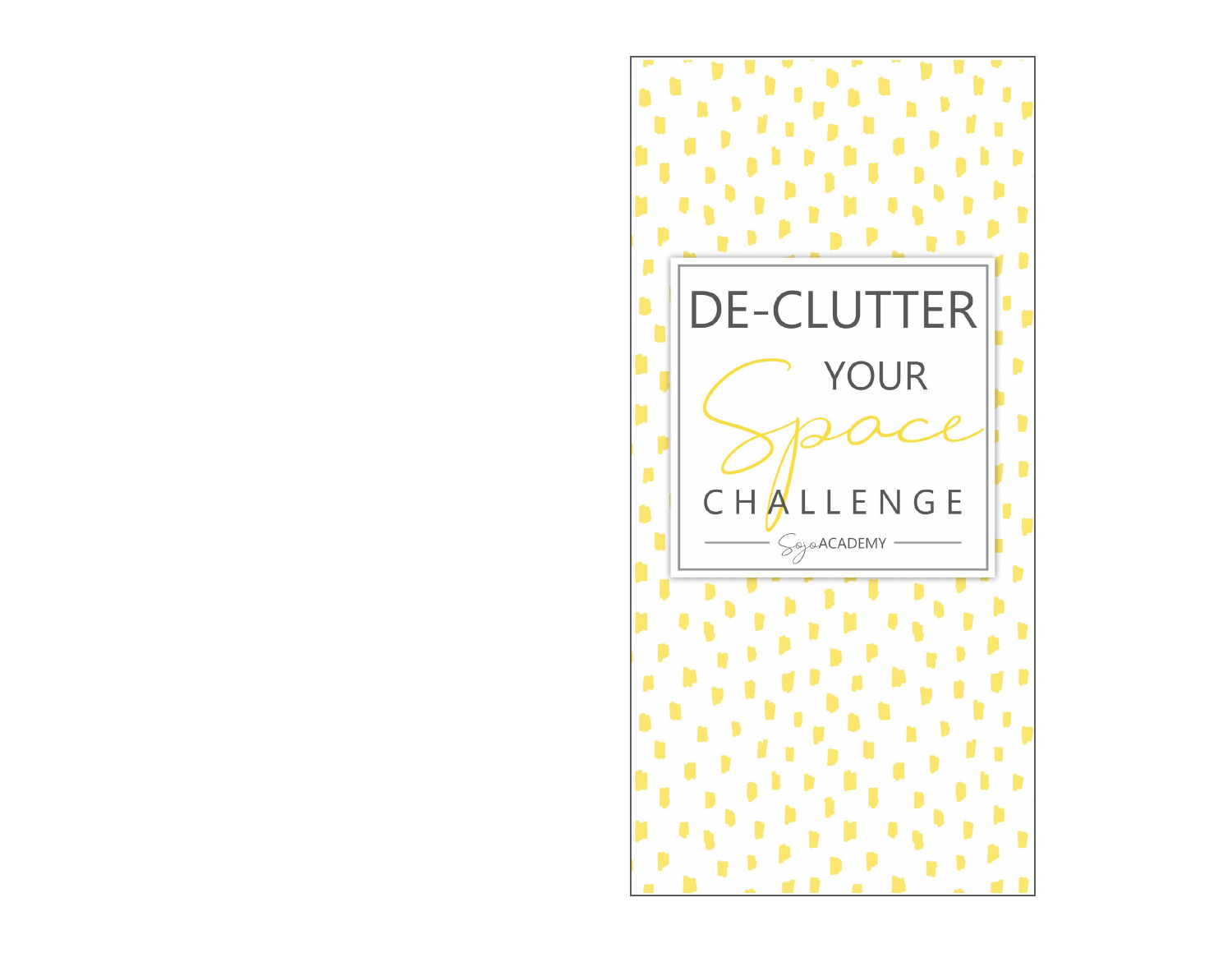Declutter Your Space Challenge© 2019 Sojo Academy. All Rights Reserved.

This journal is intended for INDIVIDUAL PERSON-AL USE ONLY and may not be reproduced in any form, in whole or in part, without written permission from Sojo Academy EXCEPTING it is for the purchaser's individual personal use. Please do not participate in or encourage piracy of copyrighted materials in violation of the author's rights.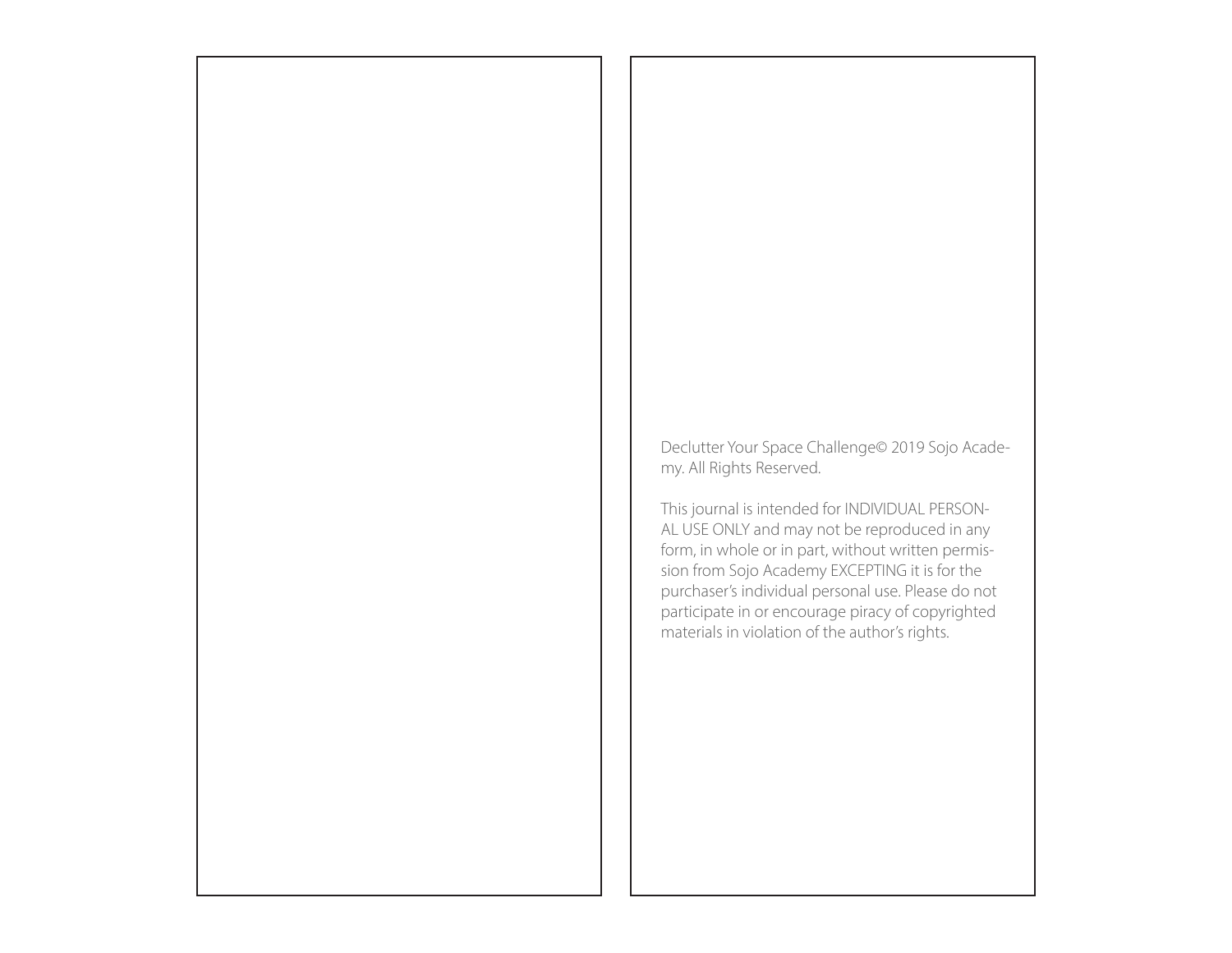De-clutter Your Space

### 7-DAY BIBLE READING PLAN

Day One Matthew 6:19-21 Day Two Mark 4:19 Day Three Matthew 16:26 Day Four Matthew 6:31-34 Day Five Luke 12:15 Day Six I John 2:15-17 Day Seven I Timothy 6:6-8 BONUS: Isaiah 58:6-7

Introduction:

Stuff. It seems many of us are drowning in it. My mom told me growing up that a cluttered environment leads to a cluttered mind and I do believe it's true. Take for example an overstuffed closet, jammed full of clothes. While we would think a full closet is a good thing because it ensures we always have something to wear, it could, in fact be a source of frustration.

That closet full of clothes can produce decision fatigue, the result of having too many choices to make. This demand on our mental energy wears us down, energy that could be better spent on other decisions with more significant stakes than what to put on one's body.

Another problem with stuff is that the more we have, the more we need- we end up needing stuff to store stuff and more stuff to upkeep and repair stuff. As we all know, there is literally no end to stuff!

 The biggest trouble, however, is when stuff interferes with our life mission to love and serve God. We need wisdom to recognize when stuff is crowding out our priorities, consuming too much of our resources (time, financial, emotional, etc), or choking out our fruitfulness (see Mark 4:19).

During this mini-challenge, we're going to de-clutter one of our common "spaces." Our goal is to help you see "stuff" as an asset in your life, a tool that assists you in serving God and others. Stuff that doesn't serve you and your greatest purposes is stuff that needs to go! We hope this process will inspire and motivate you to keep going and that your possessions serve you well all the days of your life.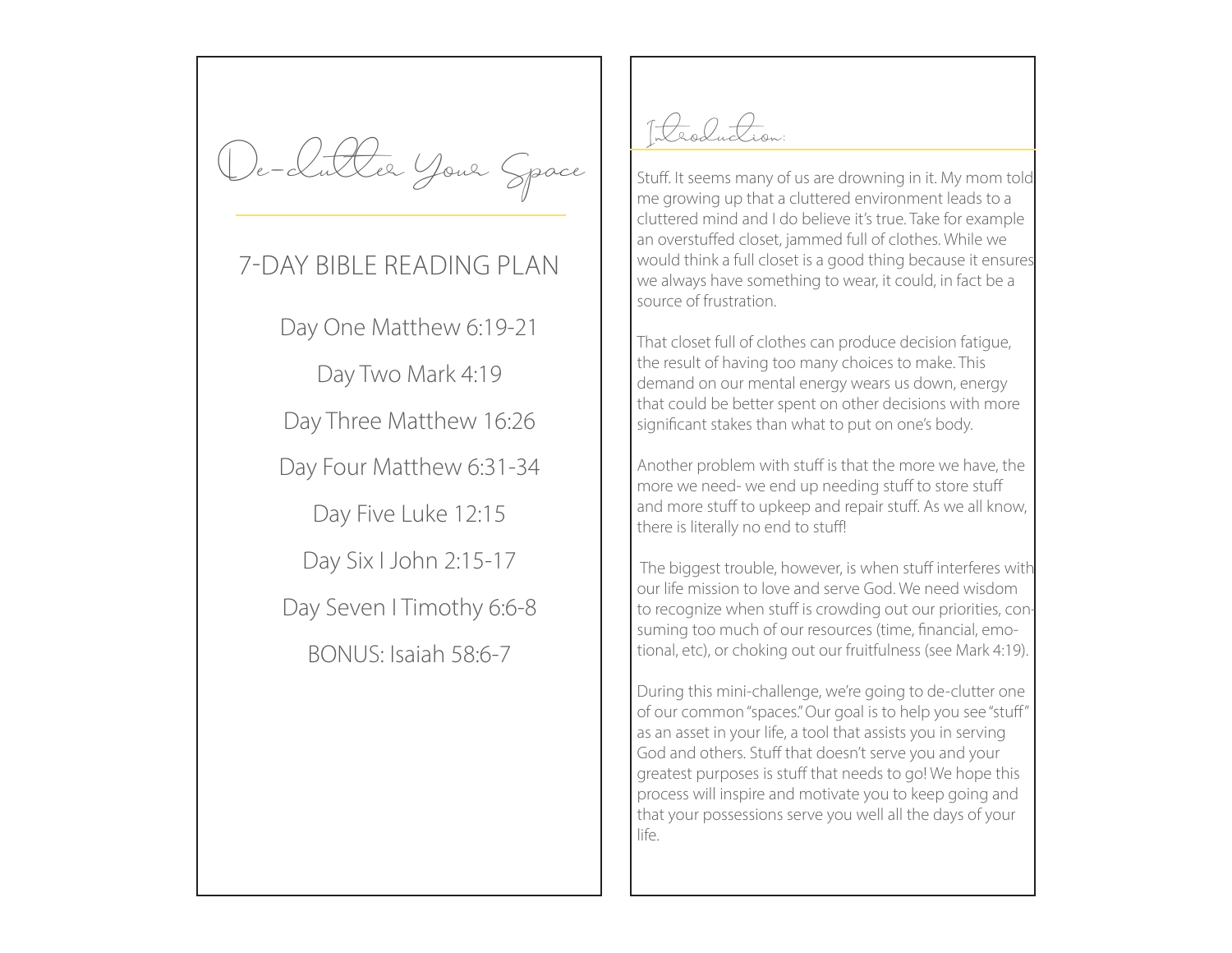The Great Cloyet De-Clutter Challenge

We visit our closets every single day and if you're like me, your closet serves as a storage area for more than just clothes  $\odot$  Because it can be a real problem area... and because the closet can induce heart palpitations and the release of stress hormones (you think I'm kidding?) on a daily basis… we're going to start here.

But before we go there, let's take a look at what Scripture says. Our premise for cleaning out the clutter during this challenge comes from I Corinthians 6:12 which says,

*"Everything is permissible for me, but not all things are beneficial. Everything is permissible for me, but I will not be enslaved by anything [and brought under its power, allowing it to control me]." (AMP)*

While physical possessions may be morally neutral, we want them to be beneficial to us… not a master over us.

Take a look at each of these passages and answer the following questions for each one:

| Ref.                   | How can<br>possessions be a<br>blessing? | A curse? |  |
|------------------------|------------------------------------------|----------|--|
| Matthew<br>$6:19 - 21$ |                                          |          |  |
| SOJOACADEMY.COM        |                                          |          |  |

| Rutter (Hallenge<br>day and if you're like me,                                                                     |                 | Ref.                 | How can<br>possessions be a<br>blessing? | A curse? |  |
|--------------------------------------------------------------------------------------------------------------------|-----------------|----------------------|------------------------------------------|----------|--|
| rea for more than just<br>al problem area and<br>eart palpitations and<br>you think I'm kidding?)<br>o start here. |                 | Mark                 |                                          |          |  |
| e a look at what Scrip-<br>ng out the clutter during<br>inthians 6:12 which says,                                  |                 | 4:19                 |                                          |          |  |
| , but not all things are<br>ible for me, but I will not<br>ought under its power,                                  |                 |                      |                                          |          |  |
| be morally neutral, we<br>s not a master over us.                                                                  |                 | Matthew<br>16:26     |                                          |          |  |
| sages and answer the<br>$\stackrel{.}{.}$                                                                          |                 |                      |                                          |          |  |
| A curse?<br>a                                                                                                      |                 |                      |                                          |          |  |
|                                                                                                                    |                 | Matthew<br>$6:31-34$ |                                          |          |  |
|                                                                                                                    |                 |                      |                                          |          |  |
|                                                                                                                    |                 |                      |                                          |          |  |
| SOJOACADEMY.COM                                                                                                    | SOJOACADEMY.COM |                      |                                          |          |  |
|                                                                                                                    |                 |                      |                                          |          |  |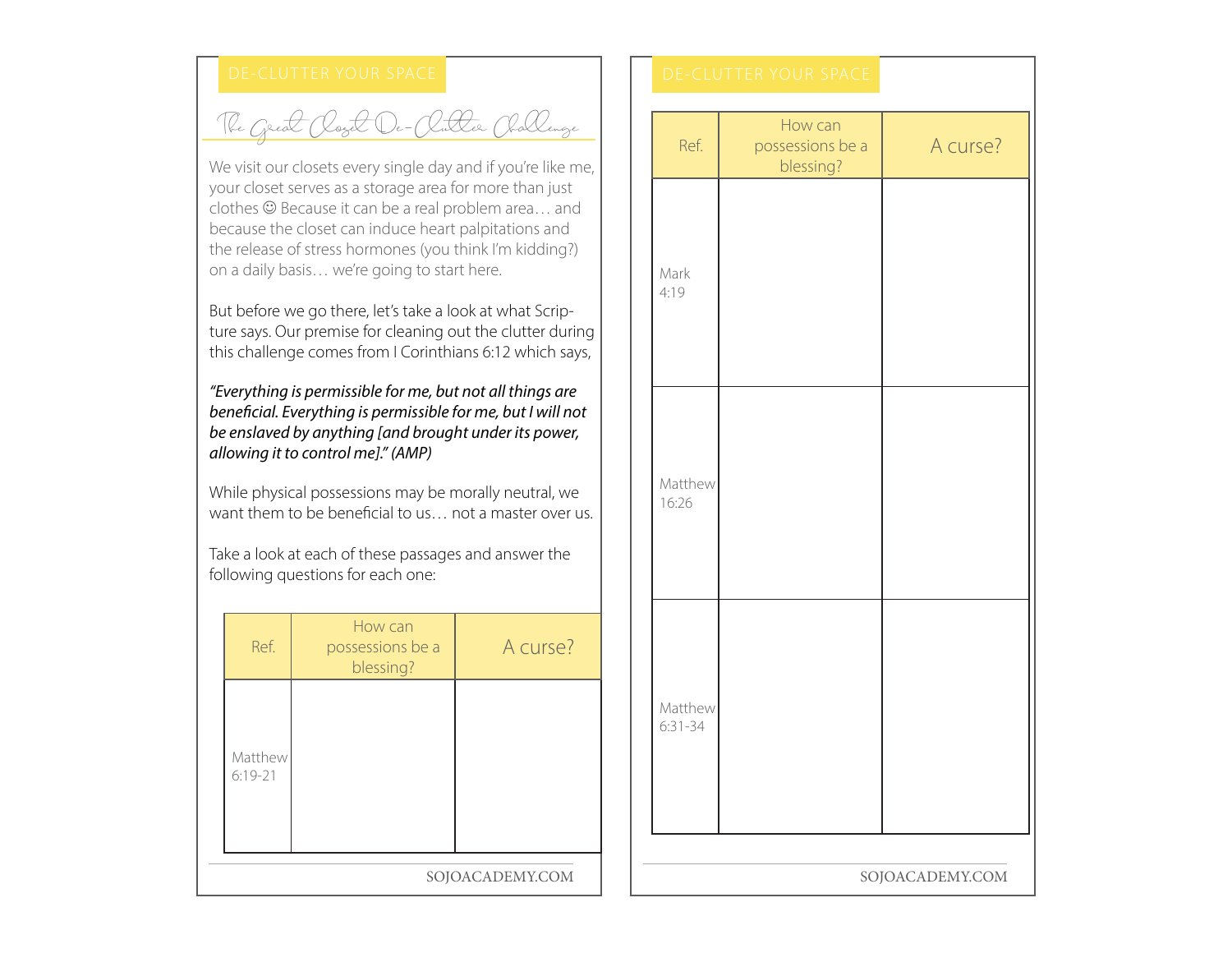|                             | DE-CLUTTER YOUR SPACE                    |                 |  | DE-CLUTTER YOUR SPACE      |                                        |
|-----------------------------|------------------------------------------|-----------------|--|----------------------------|----------------------------------------|
| Ref.                        | How can<br>possessions be a<br>blessing? | A curse?        |  | Ref.                       | How can<br>possessions be<br>blessing? |
| Luke<br>12:15               |                                          |                 |  | Isaiah<br>58:6-7           |                                        |
| I John<br>$2:15-17$         |                                          |                 |  | I Corin-<br>thians<br>6:12 |                                        |
| I Timo-<br>thy<br>$6:6 - 8$ |                                          |                 |  |                            |                                        |
|                             |                                          | SOJOACADEMY.COM |  |                            | S                                      |
|                             |                                          |                 |  |                            |                                        |

| E              |                 |                            | DE-CLUTTER YOUR SPACE                    |                 |  |  |
|----------------|-----------------|----------------------------|------------------------------------------|-----------------|--|--|
| $\overline{a}$ | A curse?        | Ref.                       | How can<br>possessions be a<br>blessing? | A curse?        |  |  |
|                |                 | Isaiah<br>58:6-7           |                                          |                 |  |  |
|                |                 | I Corin-<br>thians<br>6:12 |                                          |                 |  |  |
|                |                 |                            |                                          |                 |  |  |
|                | SOJOACADEMY.COM |                            |                                          | SOJOACADEMY.COM |  |  |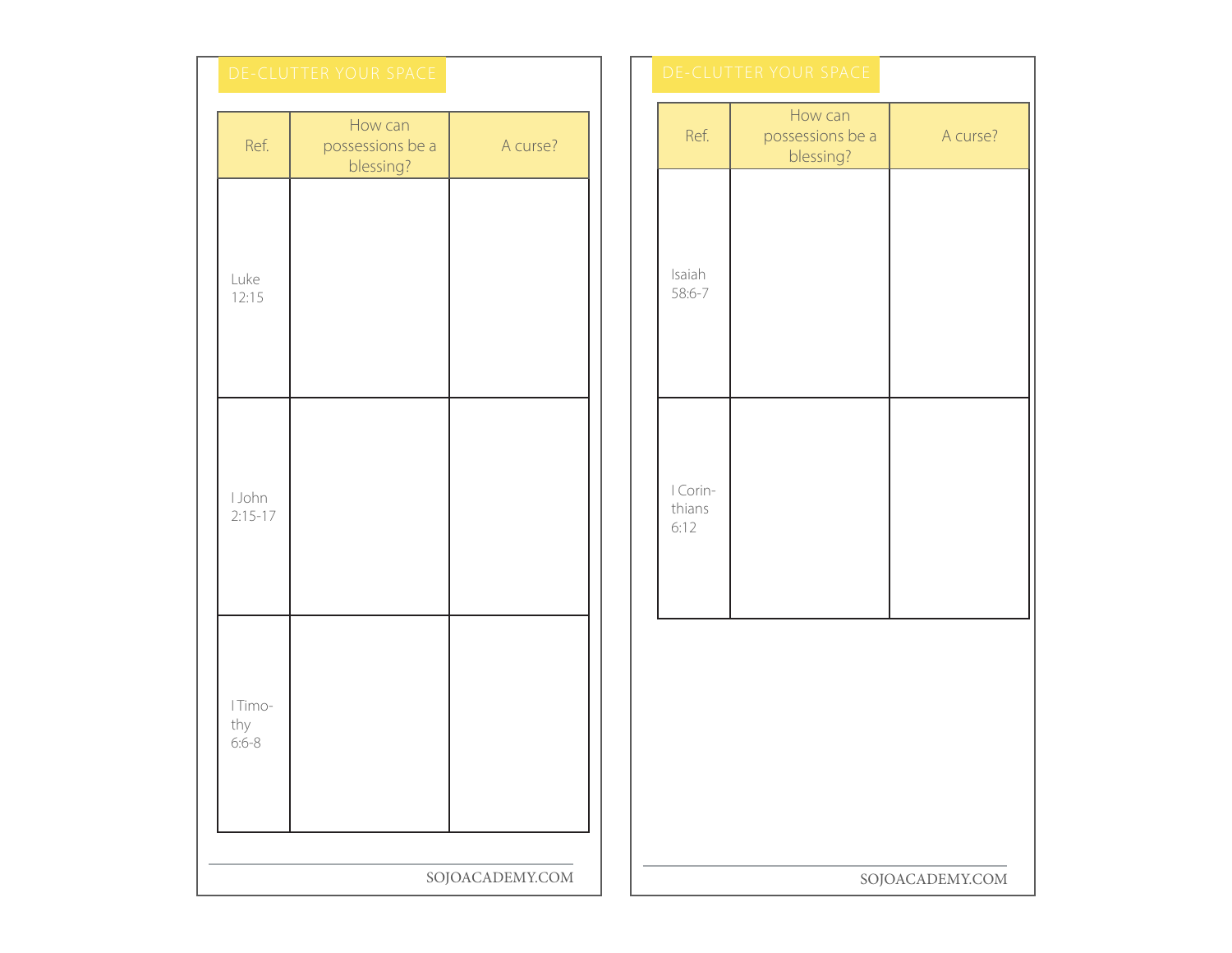| DE-CLUTTER YOUR SPACE |  | DE-CLUTTER YOUR S |
|-----------------------|--|-------------------|
| Summary:              |  |                   |
|                       |  |                   |
|                       |  |                   |
|                       |  |                   |
|                       |  |                   |
|                       |  |                   |
|                       |  |                   |
|                       |  |                   |
|                       |  |                   |
|                       |  |                   |
|                       |  |                   |
|                       |  |                   |
|                       |  |                   |
|                       |  |                   |
|                       |  |                   |
|                       |  |                   |
|                       |  |                   |
|                       |  |                   |
|                       |  |                   |
|                       |  |                   |
|                       |  |                   |
|                       |  |                   |
|                       |  |                   |
|                       |  |                   |
|                       |  |                   |
|                       |  |                   |
|                       |  |                   |
|                       |  |                   |
|                       |  |                   |

SOJOACADEMY.COM

SOJOACADEMY.COM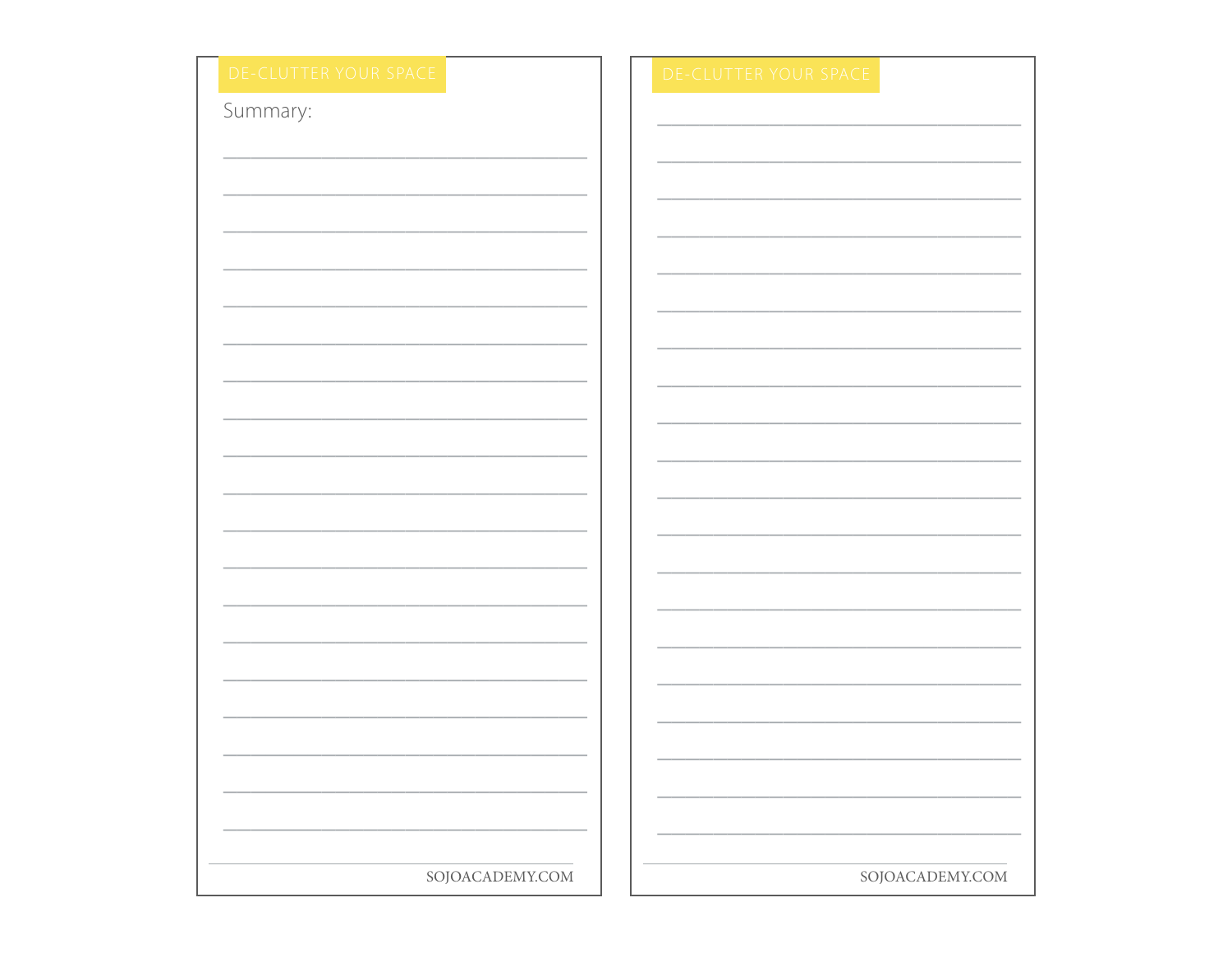# DE- CLUTTER YOUR SPACE **DE-CLUTTER YOUR SPACE**

De-cluttering Steps

- 1. To begin your closet de-clutter, take a "before" photo. Trust us, you'll feel so proud of yourself when you compare your before and after so take just a sec to snap that before pic.
- 2. Decide on how you're going to dispose of discarded items. Will you donate them? If so, where? Go ahead and plan your trip. Will you trash them? Will you sell them? Plan the details for getting rid of your clean out items. Do yourself a favor and make those choices now while you're fresh. Gather up trash bags, labels, sharpies, and anything else you might need for tagging and bagging your items.
- 3. Now go take a look at your closet. As you observe what's before you, ask what your ideal closet would look like? How can your closet serve you and help you fulfill God's plans and purposes for your life? What needs to be in your closet? What doesn't? What things in your closet cause turmoil? If you've never thought about this before, take your time with it! You may even want to jot down some notes. Ask yourself what needs to happen in your closet for that to happen?
- 4. Take everything out of your closet. Yes, everything! Pile your clothes on the bed and clean out any trash as you take stuff out. Sort and group like items together as you take things out (papers with papers, shoes with shoes, etc). Set a timer for this part so that you don't get sidetracked.

You're not cleaning yet, you're simply getting everything out in the open.

- 5. Purge! Starting with your clothes, look at each piece and ask yourself if it contribute to your ideal closet or simply add clutter? Do you wear it (or have you worn it in the past year?) Do you like it? Do you feel good/confident in it? Does it fit? Do you have the other pieces necessary to complete the outfit? If your answers aren't satisfactory, purge it girl! Once again, set a timer so that you move as quickly as possible through this process.
- 6. Next, go through the same process with your shoes, belts, bags, scarves, etc.
- 7. Complete the same process with any other items remaining. For anything that doesn't belong in your closet at all (hello paper piles!) take them to their appropriate places. You can tackle those areas later.
- 8. Put everything you decided to keep back in your closet and organize it according to that "ideal closet" you imagined earlier. For example, you may want to organize clothes by season or by color, or store extra sheets in suitcases. Try to organize your closet with items you already have, rather than purchasing additional items (such as containers).

SOJOACADEMY.COM | | SOJOACADEMY.COM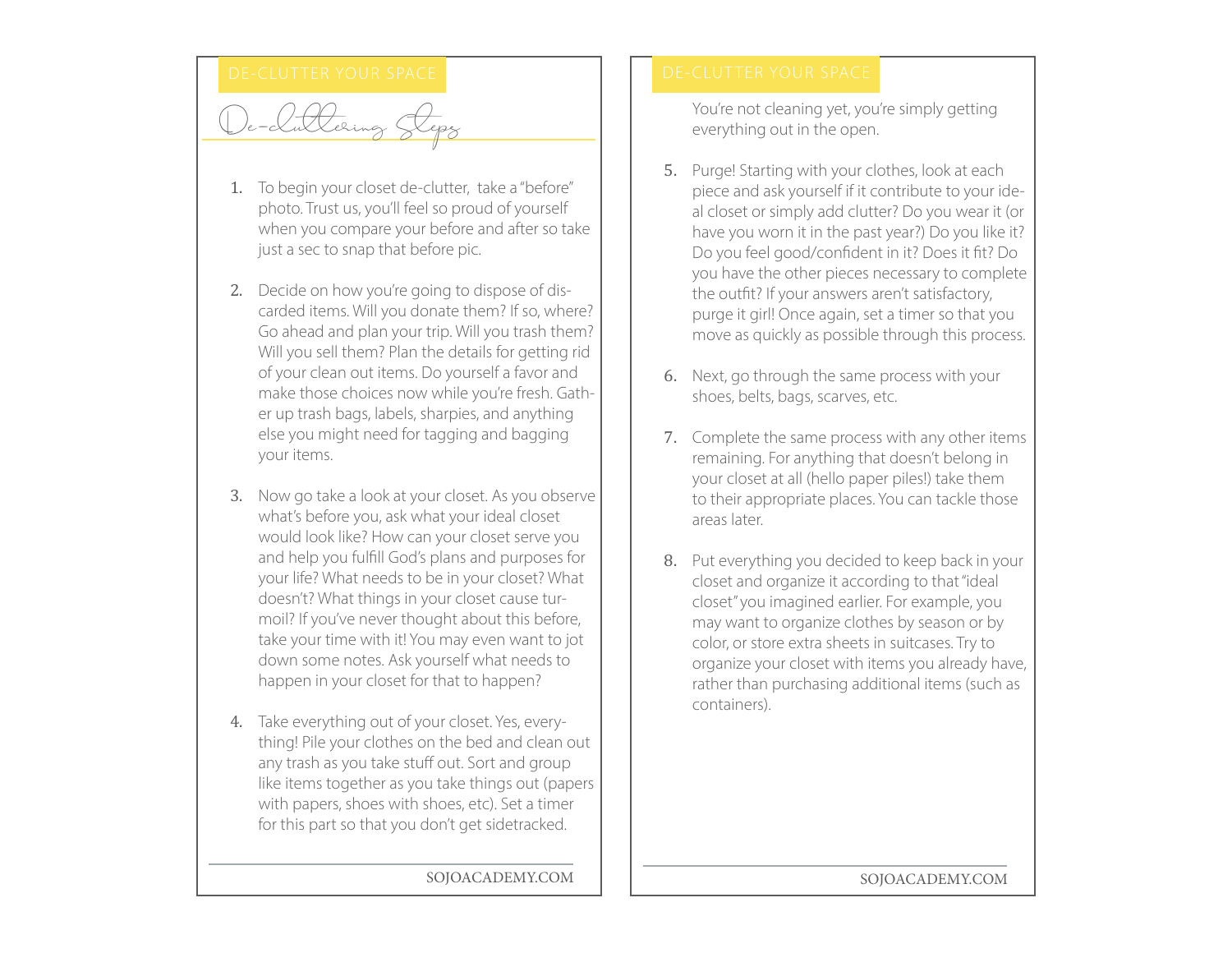## De-Clutter Checklist

 $\Box$  Take a "before" photo of your closet.

 $\Box$  Decide on how you're going to dispose of discarded items: I plan to…

\_\_\_\_\_\_\_\_\_\_\_\_\_\_\_\_\_\_\_\_\_\_\_\_\_\_\_\_\_ \_\_\_\_\_\_\_\_\_\_\_\_\_\_\_\_\_\_\_\_\_\_\_\_\_\_\_\_\_ \_\_\_\_\_\_\_\_\_\_\_\_\_\_\_\_\_\_\_\_\_\_\_\_\_\_\_\_\_ \_\_\_\_\_\_\_\_\_\_\_\_\_\_\_\_\_\_\_\_\_\_\_\_\_\_\_\_\_ \_\_\_\_\_\_\_\_\_\_\_\_\_\_\_\_\_\_\_\_\_\_\_\_\_\_\_\_\_ \_\_\_\_\_\_\_\_\_\_\_\_\_\_\_\_\_\_\_\_\_\_\_\_\_\_\_\_\_ \_\_\_\_\_\_\_\_\_\_\_\_\_\_\_\_\_\_\_\_\_\_\_\_\_\_\_\_\_ \_\_\_\_\_\_\_\_\_\_\_\_\_\_\_\_\_\_\_\_\_\_\_\_\_\_\_\_\_

 $\Box$  Take a look at your closet. What does your ideal closet look like?

\_\_\_\_\_\_\_\_\_\_\_\_\_\_\_\_\_\_\_\_\_\_\_\_\_\_\_\_\_ \_\_\_\_\_\_\_\_\_\_\_\_\_\_\_\_\_\_\_\_\_\_\_\_\_\_\_\_\_ \_\_\_\_\_\_\_\_\_\_\_\_\_\_\_\_\_\_\_\_\_\_\_\_\_\_\_\_\_ \_\_\_\_\_\_\_\_\_\_\_\_\_\_\_\_\_\_\_\_\_\_\_\_\_\_\_\_\_ \_\_\_\_\_\_\_\_\_\_\_\_\_\_\_\_\_\_\_\_\_\_\_\_\_\_\_\_\_ \_\_\_\_\_\_\_\_\_\_\_\_\_\_\_\_\_\_\_\_\_\_\_\_\_\_\_\_\_ \_\_\_\_\_\_\_\_\_\_\_\_\_\_\_\_\_\_\_\_\_\_\_\_\_\_\_\_\_

\_\_\_\_\_\_\_\_\_\_\_\_\_\_\_\_\_\_\_\_

 $\Box$  Take everything out of your closet. Pile clothes on the bed, clean out trash, sort and group like items together

\_\_\_\_\_\_\_\_\_\_\_\_\_\_\_\_\_\_\_\_\_\_\_\_\_\_\_\_\_ \_\_\_\_\_\_\_\_\_\_\_\_\_\_\_\_\_\_\_\_\_\_\_\_\_\_\_\_\_ \_\_\_\_\_\_\_\_\_\_\_\_\_\_\_\_\_\_\_\_\_\_\_\_\_\_\_\_\_ \_\_\_\_\_\_\_\_\_\_\_\_\_\_\_\_\_\_\_\_\_\_\_\_\_\_\_\_\_

 $\Box$  Purge! Starting with your clothes, look at each piece and ask yourself if it contributes to your ideal closet or simply adds clutter.

 $\Box$  Next, go through the same process with your shoes, belts, bags, scarves, etc.

 $\Box$  Complete the same process with any other items remaining. Return misplaced items to their proper home.

 $\Box$  Replace closet items and organize your items.

 $\Box$  Take an "after" photo of your closet.

SOJOACADEMY.COM SOJOACADEMY.COM